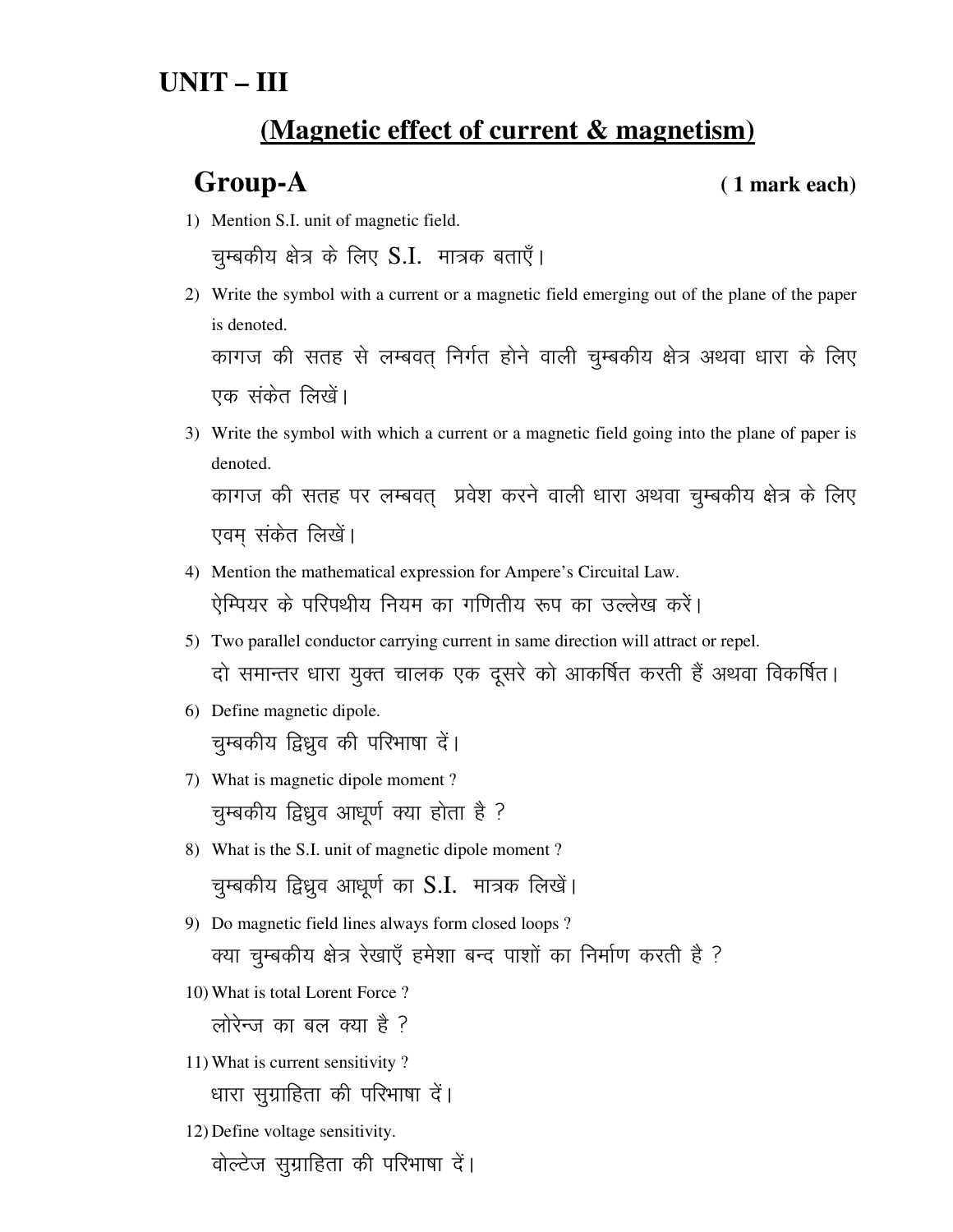13) What is magnetic length of a bar magnet ?

छड़ चुम्बक की चुम्बकीय लम्बाई क्या होती है ?

14) Define Geographic equator

भौगोलिक माध्यम की परिभाषा दें।

15) Define magnetic equator

चुम्बकीय माध्यम की परिभाषा दें।

16) Define Geographic axis

भोगोलिक अक्ष की परिभाषा दें।

17) Define magnetic axis.

चुम्बकीय अक्ष की परिभाषा दें।

18) Can magnetic monopole exist ?

क्या एकल चुम्बकीय ध्रुव का अस्तित्व हो सकता है ?

19) What is solenoid ?

परिनालिका क्या होती है ?

20) What is the use of Galvanometer ?

धारा मापी का क्या उपयोग है ?

21) What is the effect of increasing the number of turns on magnetic field produced due to a circular coil ?

किसी वृताकार धारा युक्त कुंडली द्वारा उत्पन्न चुम्बकीय क्षेत्र पर लपेटनों की संख्या का क्या प्रभाव होता है ?

22) Define magnetic declination.

चुम्बकीय दिकुपात की परिभाषा दें।

23) Define magnetic inclination or dip.

चुम्बकीय नमन कोण को परिभाषित करें।

24) What is Maxwell's Right Hand Thumb Rule ?

मैक्स वेल का दखिण हस्त अंगुष्ठ नियम क्या है ?

- 1) Mention difference between Solenoid and Toroidal Solenoid. परिनालिका एवं टोरॉडिय परिनालिका के बीच अन्तर स्पष्ट करें।
- 2) What is oersted's Experiment ? ऑर्स्टेंड का प्रयोग क्या है ?

**Group-B ( 2 marks each)**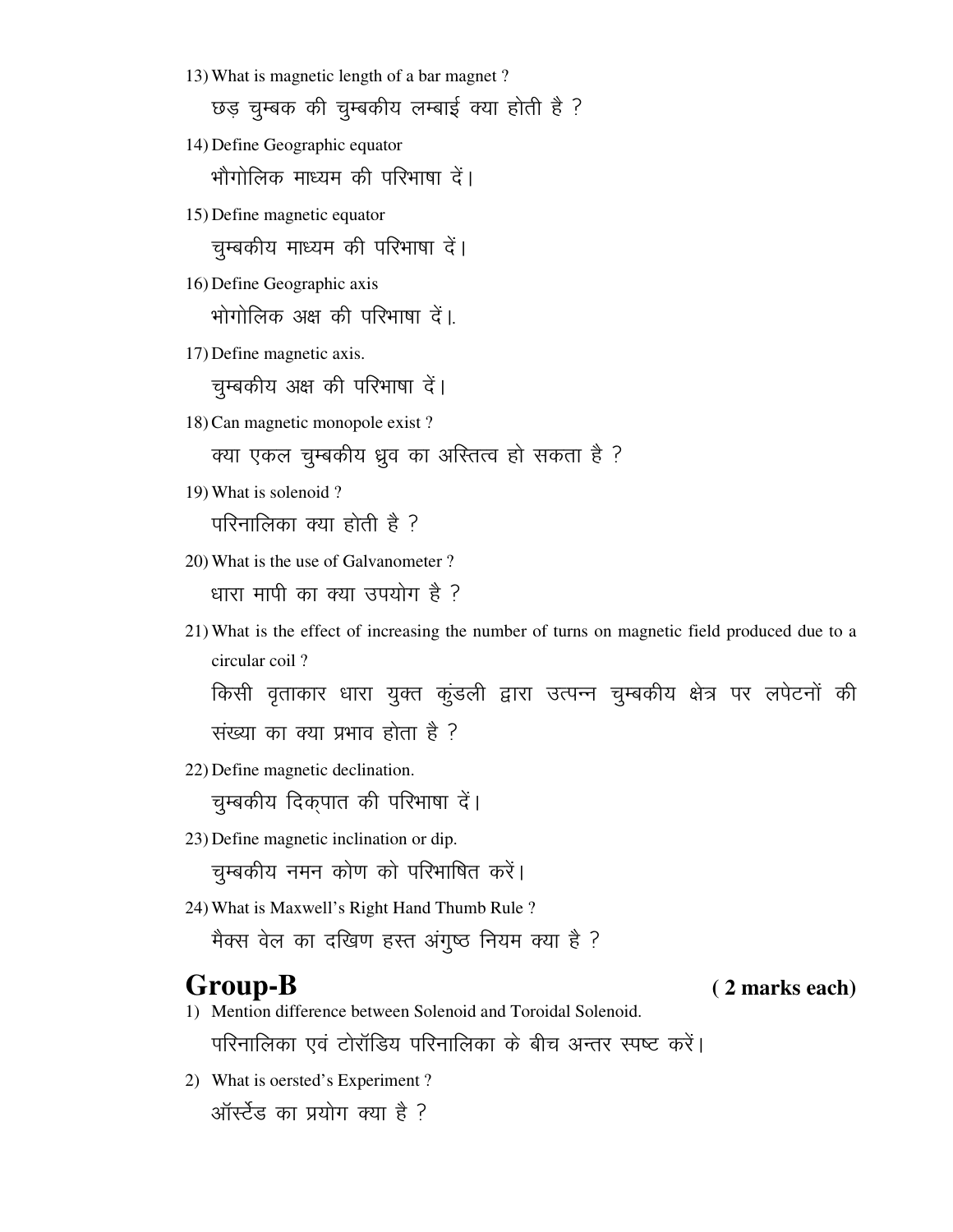- 3) What is hysteresis ? शैथिध्यता किसे कहते है ?
- 4) What is difference between Gauss's Law in Electrostatics and Magnetism. रिथर वैद्युतिकी तथा चुम्बकत्व के गॉस के प्रमेयों में क्या अन्तर है ?
- 5) Differentiate between geometrical length and magnetic length of a bar magnet. किसी छड़ चुम्बक की डयामितिय लम्बाई एवं चुम्बकीय लम्बाई में क्या अन्तर है ?
- 6) Give two similarities between Biot savart's law for magnetic field and coulomb's law for electrostatic fields. बॉयो–सार्वत् नियम तथा कूलॉम के विद्युत क्षेत्र के नियमों दो समानतओं का उल्लेख करें।
- 7) Using Biot Savoart law calculate magnetic field at the centre of circular coil carrying current. बायो-सार्वत् के नियम का अनुप्रयोग करते हुए किसी धारा युक्त वृताकार कुंडली के केन्द्र पर चुम्बकीय क्षेत्र ज्ञात करें।
- 8) Why two magnetic lines of force do not intersect each other? चुम्बकीय क्षेत्र रेखाएँ एक दूसरें को नहीं काटती हैं क्यों ?
- 9) What is radial magnetic field ? How has it been achieved in a moving coil Galvanometer ? त्रैडय चुम्बकीय क्षेत्र क्या है ? चल कुंडली धारा मापी में इसे कैसे प्राप्त किया जाता है ?
- 10) Can neutrons be accelerated in a cyctotron ? why ?

क्या साइक्लोट्रॉन के द्वारा न्यूट्रान को त्वरित किया जा सकता है ?

### Group-C

### (3 marks each)

- 1) Applying Ampere's circuit law find magnetic field at a distance r from the current carrying infinite straight conductor. ऐम्पियर के परिपथीय नियम का उपभोग करते हुए किसी धारा युक्त अनन्त लम्बे चालक के कारण (r) दूरी पर स्थित बिन्दू पर चुम्बकीय क्षेत्र की गणना करें।
- 2) Find the force acting between two parallel conductors carrying current in opposite direction.

दो प्रति समान्तर धारा युक्त लम्बे चालकों बीच लगते बल का मान ज्ञात करें।

3) Mention three differences between dia, para and ferro magnetism. अनुचुम्बकीय, प्रति चुम्बकीय तथा लौह चुम्बकीय पदार्थों के बीच तीन अन्तरों का उल्लेख करें।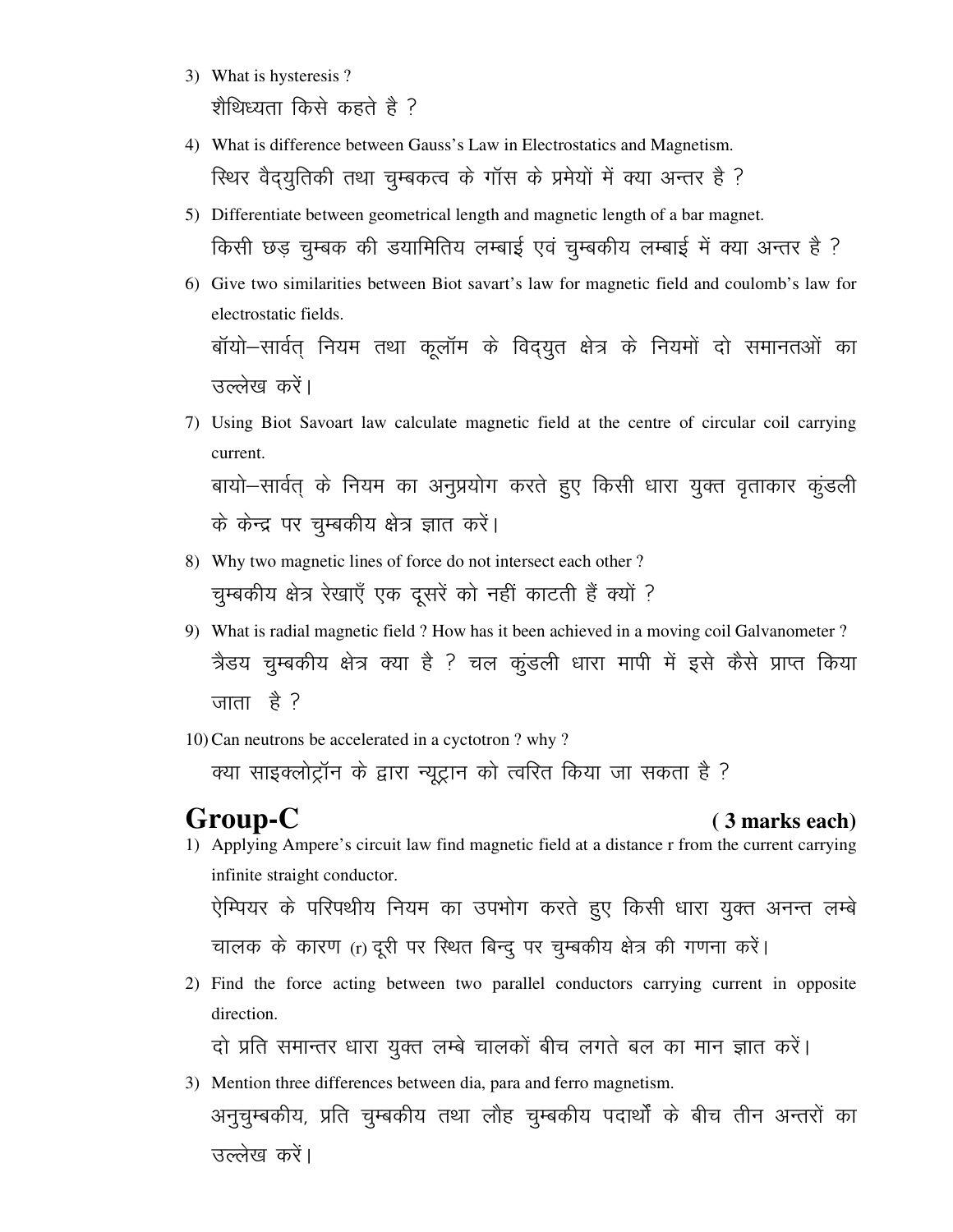- 4) How Galvanometer is converted into an Ammeter and Voltmeter ? Explain it. किसी धारामापी को आम्मीटर तथा भोल्टमीटर में कैसे परिवर्तित करेंगे। व्याख्या करें ।
- 5) State and prove Ampere's circuital law. ऐम्यिथर के परिपथीय नियम को लिखें तथा सिद्ध करें।
- 6) Find expression for magnetic field due to a long straight solenoid carrying current. किसी लम्बे धारा युक्त पिरनालिका द्वारा उत्पन्न चुम्बकीय क्षेत्र के लिए व्यंजक प्राप्त करें ।
- 7) a) State Fleming's left hand rule.
	- b) Find the magnatic field intessity for a Toroidal solenoid. at an interval point.
- a) फ्लेमिंग के वामहस्त का नियम बताएँ।
- b) किसी धारा युक्त टोटॉडिय परिनालिका के अन्दर स्थित बिन्दू पर चुम्बकीय क्षेत्र के लिए व्यंजन प्राप्त करें।
- 8) Differentiate between electromagnet and permanent magnet. Which type of materials are used for electromagnet and permanent magnet. विद्युत चुम्बक तथा स्थायी चुम्बक में अन्तर बताएँ। विद्युत चुम्बक तथा स्थायी चुम्बक बनाने के लिए उपयुक्त पदार्थो का उल्लेख करें।

### **Group-D ( 5 marks each)**

1) Describe with principle of the construction & waking of a moving coil Galvanometer. What are voltage and current sensitivity?

सिद्धान्त सहित एक चल कुण्डली धारा मापी की बनावट तथा क्रिया विधि का वर्णन करें ।

- 2) Write construction and working of a cyclotron, with principle involved. सिद्धान्त सहित किसी साइक्लोट्रान की बनावट तथा कार्य विधि का वर्णन करें।
- 3) A) Find magnetic field at a point an the axis of a current carrying coil. B) consider a tightly wound 100 turns coil of radius 10 cm carrying a current of 1A. what is the magnitude of the magnetic field at the centre of the coil. किसी धारा युक्त वृताकार कुण्डली के अंश पर स्थित किसी बिन्दु पर चुम्बकीय क्षेत्र की गणना करें।
- 4) A) Explain how a current carrying loop behaves like a magnetic dipole.

B) Magnetic dipole moment of electron revolving in an atom